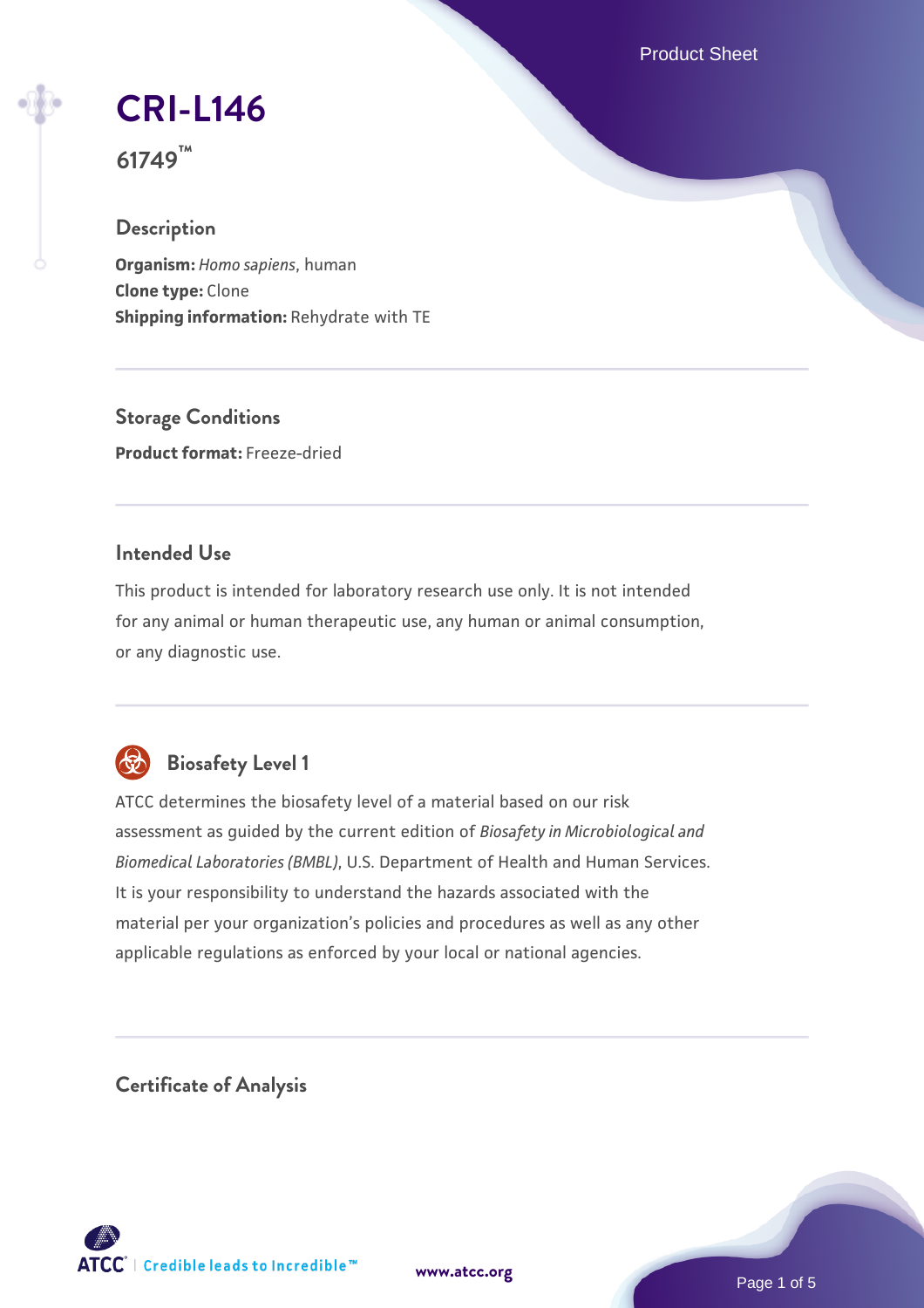#### **[CRI-L146](https://www.atcc.org/products/61749)** Product Sheet **61749**

For batch-specific test results, refer to the applicable certificate of analysis that can be found at www.atcc.org.

#### **Insert Information**

**Insert size (kb):** 14 **Type of DNA:** genomic **Insert source:** liver **Insert tissue:** Liver **Gene product:** DNA Segment, single copy [D15S46] **Alleles:** A1, A2, B1, B2, C1, C2

#### **Vector Information**

**Construct size (kb):** 45.0

#### **Material Citation**

If use of this material results in a scientific publication, please cite the material in the following manner: CRI-L146 (ATCC 61749)

#### **References**

References and other information relating to this material are available at www.atcc.org.

## **Warranty**

The product is provided 'AS IS' and the viability of ATCC® products is warranted for 30 days from the date of shipment, provided that the

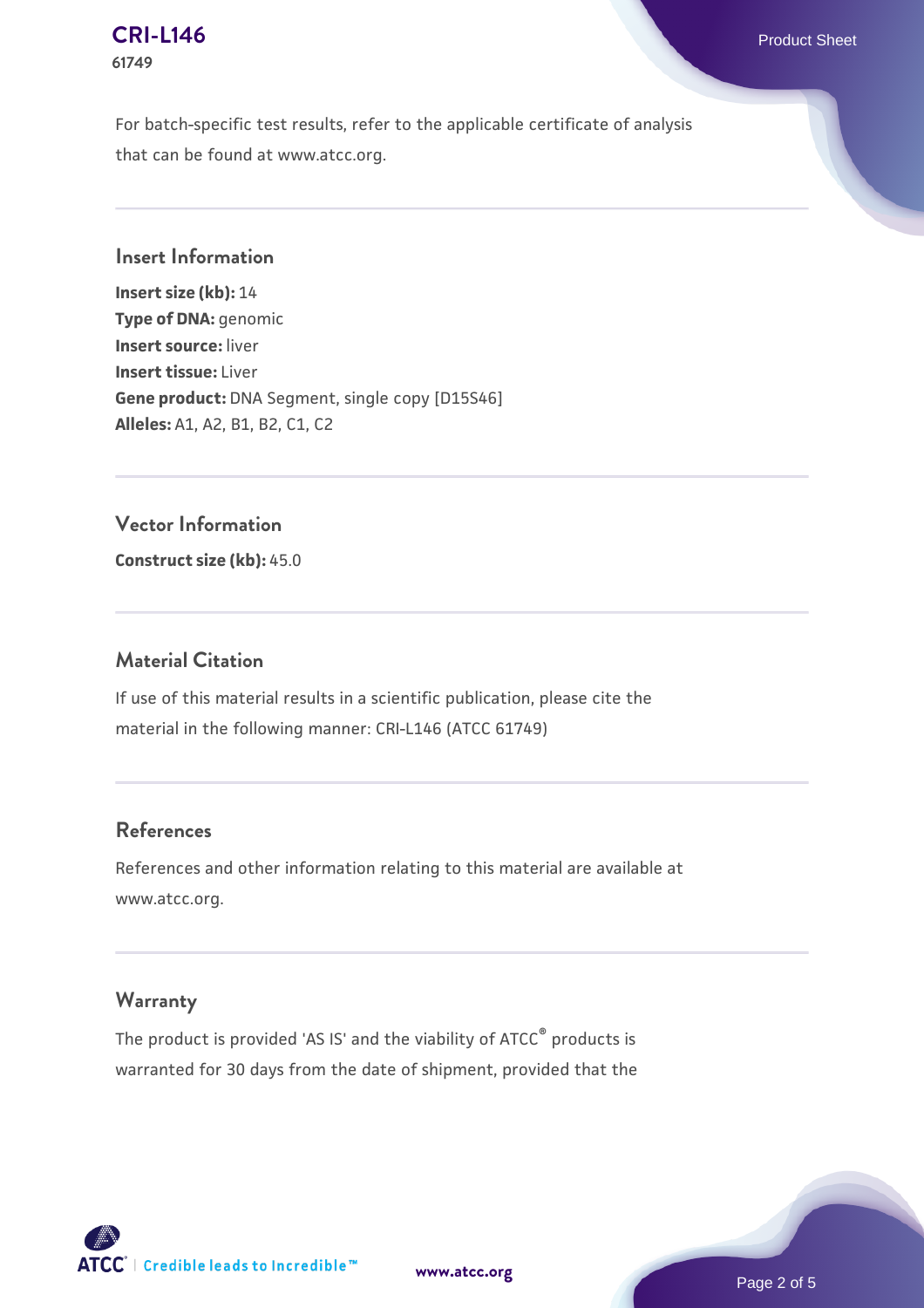customer has stored and handled the product according to the information included on the product information sheet, website, and Certificate of Analysis. For living cultures, ATCC lists the media formulation and reagents that have been found to be effective for the product. While other unspecified media and reagents may also produce satisfactory results, a change in the ATCC and/or depositor-recommended protocols may affect the recovery, growth, and/or function of the product. If an alternative medium formulation or reagent is used, the ATCC warranty for viability is no longer valid. Except as expressly set forth herein, no other warranties of any kind are provided, express or implied, including, but not limited to, any implied warranties of merchantability, fitness for a particular purpose, manufacture according to cGMP standards, typicality, safety, accuracy, and/or noninfringement.

#### **Disclaimers**

This product is intended for laboratory research use only. It is not intended for any animal or human therapeutic use, any human or animal consumption, or any diagnostic use. Any proposed commercial use is prohibited without a license from ATCC.

While ATCC uses reasonable efforts to include accurate and up-to-date information on this product sheet, ATCC makes no warranties or representations as to its accuracy. Citations from scientific literature and patents are provided for informational purposes only. ATCC does not warrant that such information has been confirmed to be accurate or complete and the customer bears the sole responsibility of confirming the accuracy and completeness of any such information.

This product is sent on the condition that the customer is responsible for and assumes all risk and responsibility in connection with the receipt, handling, storage, disposal, and use of the ATCC product including without limitation taking all appropriate safety and handling precautions to minimize health or environmental risk. As a condition of receiving the material, the customer



**[www.atcc.org](http://www.atcc.org)**

Page 3 of 5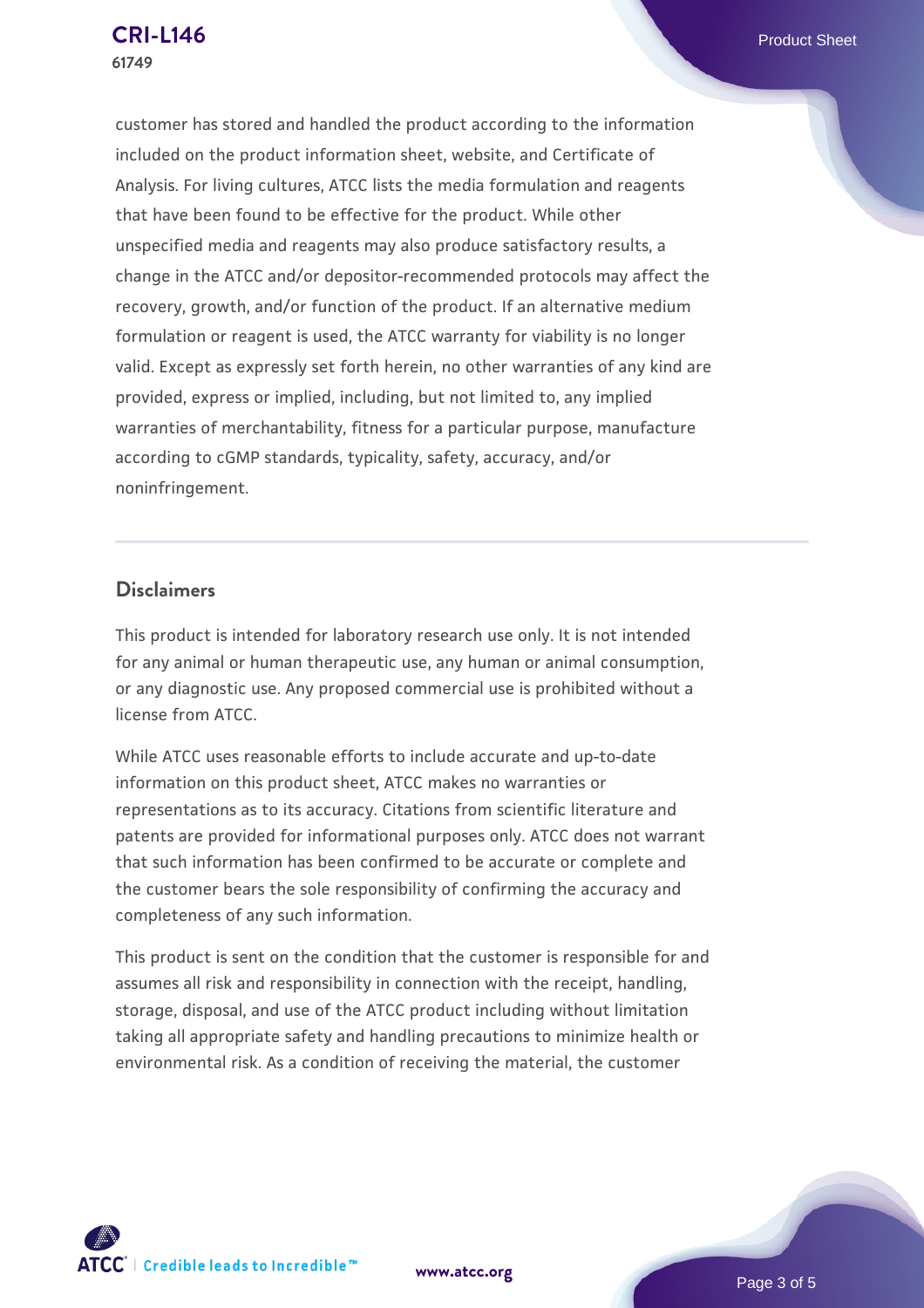agrees that any activity undertaken with the ATCC product and any progeny or modifications will be conducted in compliance with all applicable laws, regulations, and guidelines. This product is provided 'AS IS' with no representations or warranties whatsoever except as expressly set forth herein and in no event shall ATCC, its parents, subsidiaries, directors, officers, agents, employees, assigns, successors, and affiliates be liable for indirect, special, incidental, or consequential damages of any kind in connection with or arising out of the customer's use of the product. While reasonable effort is made to ensure authenticity and reliability of materials on deposit, ATCC is not liable for damages arising from the misidentification or misrepresentation of such materials.

Please see the material transfer agreement (MTA) for further details regarding the use of this product. The MTA is available at www.atcc.org.

# **Copyright and Trademark Information**

© ATCC 2021. All rights reserved. ATCC is a registered trademark of the American Type Culture Collection.

#### **Revision**

This information on this document was last updated on 2021-05-19

# **Contact Information**

ATCC 10801 University Boulevard Manassas, VA 20110-2209 USA US telephone: 800-638-6597 Worldwide telephone: +1-703-365-2700